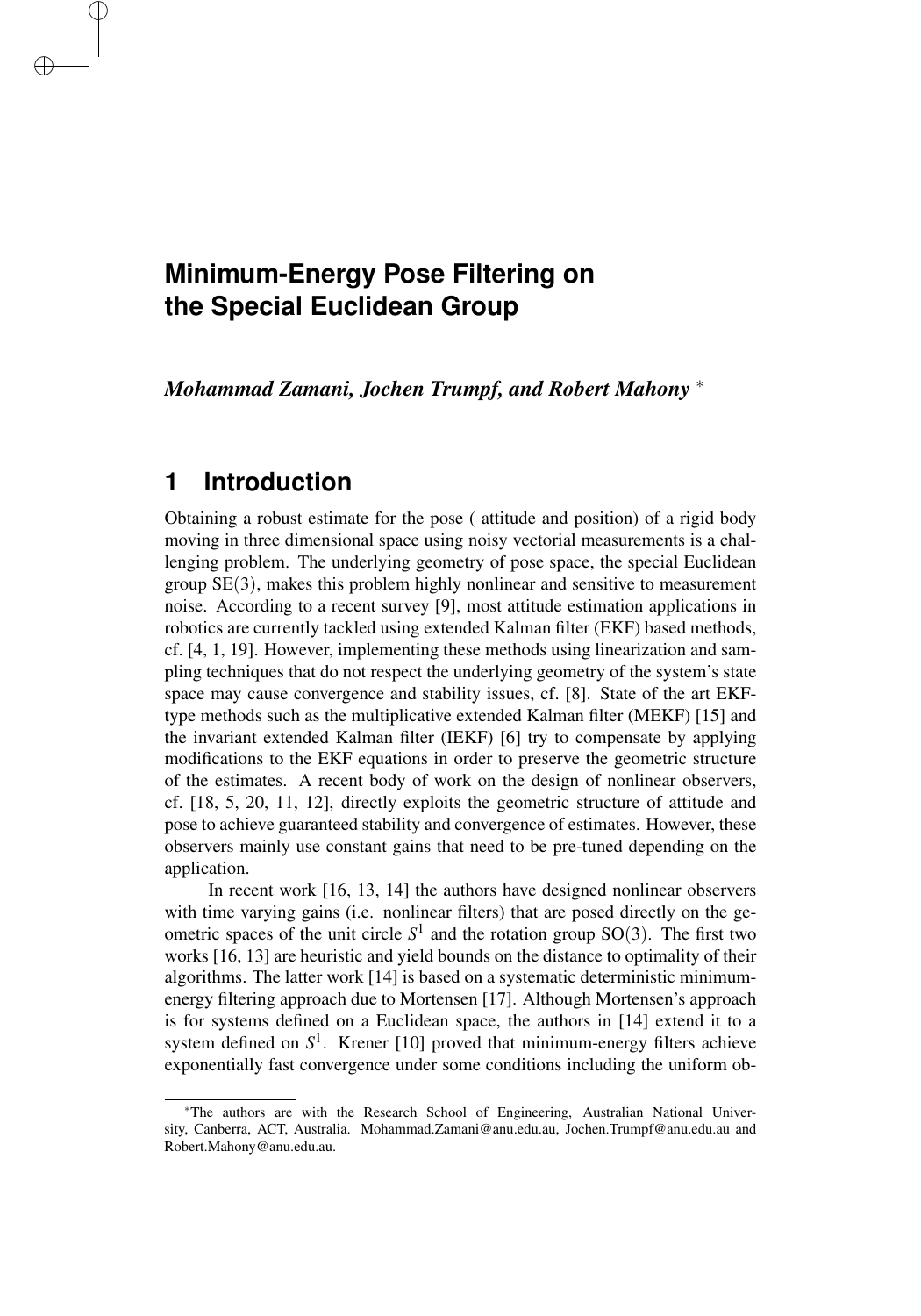servability of the system. Aguiar *et al.* [2] applied minimum-energy filtering to a kinematic model of pose using perspective outputs by embedding the nonlinear geometry of SE(3) in the Euclidean space  $\mathbb{R}^{4 \times 4}$ . The resulting estimates need to be projected back to SE(3) which arguably yields a sub-optimal filter.

In this work we extend Mortensen's deterministic minimum-energy filtering approach to a kinematic model of pose modelled as an element of the special Euclidean group  $SE(3)$ . We provide the exact form of a minimum-energy observer on  $SE(3)$  and show that it depends on the Hessian of a value function of the associated optimal control problem. We give approximate dynamics of the Hessian by a matrix Riccati equation. The overall proposed filter (observer and the Riccati equation) is second order in the sense that it approximates the dynamics of the second order derivate of the value function by neglecting the third order derivative of the value function. Our method avoids any linearization and sampling errors that may occur in EKF-type filters. By working directly on  $SE(3)$  we guarantee a global and unique derivation that is not present in any other representation of the pose [7]. The proposed filter considers pose as a single object and yields proper coupling between the rotation and the translation components that may not be the case in filters that are designed independently for each component. We provide a simulation study that shows strong robustness and low convergence error of the proposed filter in the presence of filter initialization error and measurement errors.

The remainder of the paper is presented as follows. Section 2 introduces the proposed minimum energy filtering problem on SE(3). Section 3 briefly describes the filter derivation and summarizes the proposed filter. We demonstrate the performance of the proposed filter by means of simulations in Section 4.

#### **2 Problem Formulation**

✐

✐

The following is a model for the kinematics of the pose of a rigid body, and an associated vectorial measurement model, for which we formulate the problem of minimum-energy filtering. Consider

$$
\begin{cases}\n\dot{X}(t) = X(t)A(t), X(0) = X_0, \\
U(t) = A(t) + (Bv(t)), \\
y_i(t) = X(t)^{-1}\dot{y}_i + [D_i w_i(t), 1]^{\top}, i = 1, \cdots, n,\n\end{cases}
$$
\n(1)

where  $X$  is an  $SE(3)$ -valued state signal representing the pose of a body-fixed frame, i.e. a frame attached to a moving rigid body, relative to a reference frame, i.e. a frame fixed at a reference point. We use the following matrix representation of pose that is commonly known as homogeneous coordinates. This model preserves the group structure of  $SE(3) \subseteq \mathbb{R}^{4 \times 4}$  with the  $GL(4)$  operation of matrix multiplication, i.e,  $X_1X_2 \in SE(3)$ , for all  $X_1, X_2 \in SE(3)$ .

$$
X=\left[\begin{array}{cc} R & p \\ 0 & 1 \end{array}\right].
$$

Here the rotation *R* is an element of the rotation group  $SO(3) = \{R \in \mathbb{R}^{3 \times 3} | R^{\top}R =$ *I*,  $det(R) = 1$  where *I* is the 3 by 3 identity matrix and the translation *p* is an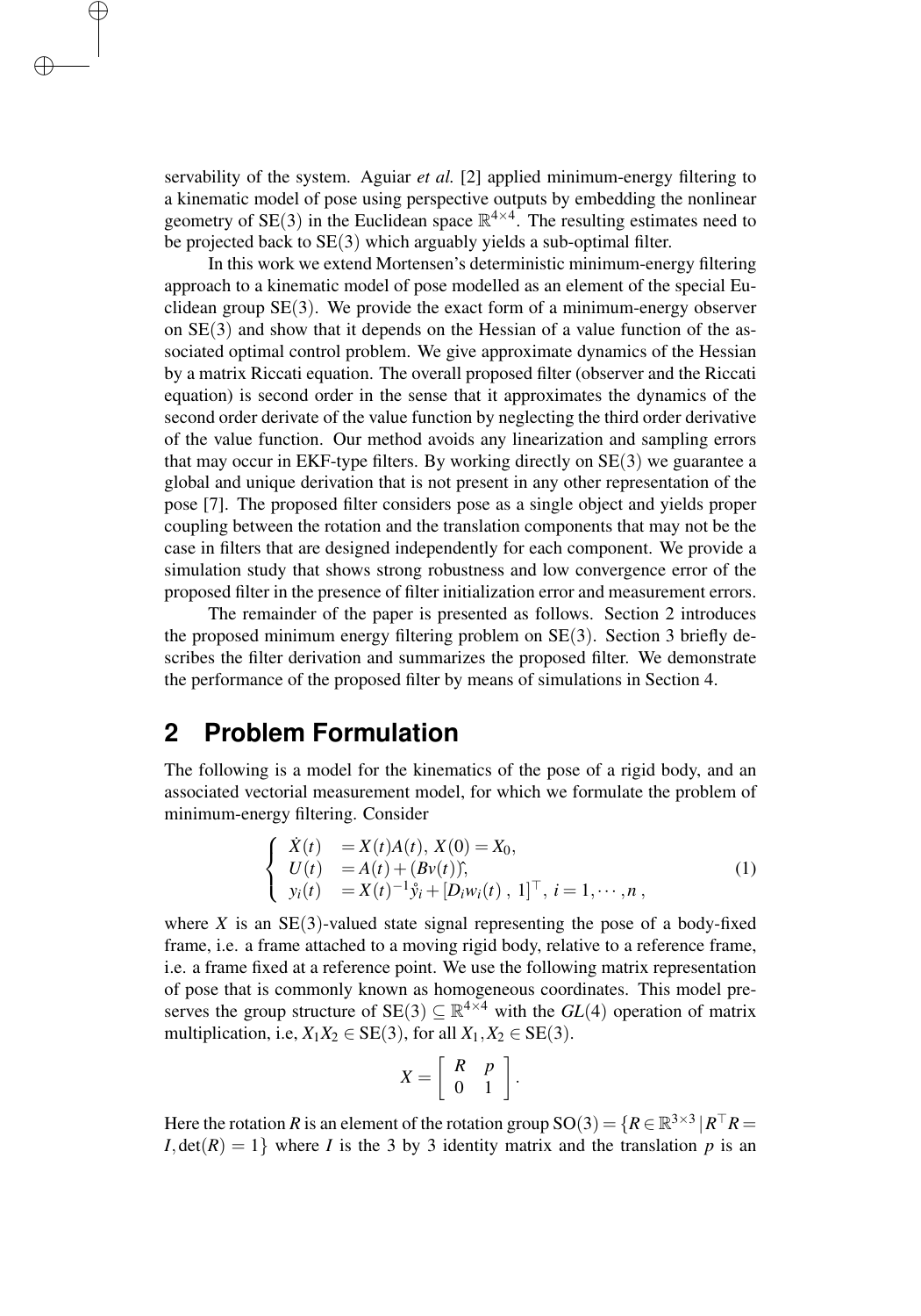element of  $\mathbb{R}^3$ . The signal  $A \in \mathfrak{se}(3) \subseteq \mathbb{R}^{4 \times 4}$  represents the twist of the moving body expressed in the body-fixed frame and it comprises the angular velocity  $\Omega_{\times} \in \mathfrak{so}(3)$  and the translational velocity  $V \in \mathbb{R}^{3}$  of the moving body in the following matrix representation. Note that  $\mathfrak{so}(3) = \{ \Omega_{\times} \in \mathbb{R}^{3 \times 3} | \Omega_{\times} = -\Omega_{\times}^{\top} \}.$ Recall the cross notation  $(\cdot)_\times : \mathbb{R}^3 \longrightarrow \mathfrak{so}(3)$  defined as

$$
[w_1\ w_2\ w_3]_x^\top := \left(\begin{array}{ccc} 0 & -w_1 & w_2 \\ w_1 & 0 & -w_3 \\ -w_2 & w_3 & 0 \end{array}\right), \text{ then } A = \left[\begin{array}{cc} \Omega_\times & V \\ 0 & 0 \end{array}\right].
$$

Conversely we define vex(·) :  $\mathfrak{so}(3) \longrightarrow \mathbb{R}^3$  by vex $(\Omega_\times) = \Omega$ . The signals  $U \in$  $\mathfrak{se}(3)$  and  $v \in \mathbb{R}^6$  denote the body-fixed frame measured velocity input and the input measurement error, respectively. The coefficient matrix  $B \in \mathbb{R}^{6 \times 6}$  allows for different weightings for the components of the unknown input measurement error *v*. We assume that *B* is full rank and hence that  $Q = BB^{\top}$  is positive definite. The lift-up notation  $(\cdot)$ :  $\mathbb{R}^6 \longrightarrow$   $\mathfrak{se}(3)$  is defined as

$$
([z_1 z_2]^{\top}) := \left(\begin{array}{cc} (z_1)_{\times} & z_2 \\ 0 & 0 \end{array}\right)
$$

where  $z_1, z_2 \in \mathbb{R}^3$ . Conversely the lift-down notation  $(\cdot)^{\cdot}$ :  $\mathfrak{se}(3) \longrightarrow \mathbb{R}^6$  is defined as  $(([z_1 \ z_2]^\top)^\sim) = [z_1 \ z_2]^\top$ . The vectors  $\mathring{y}_i \in \mathbb{R}^4 = [\mathring{y}_i, 1]^\top$  where  $\mathring{y}_i$  are known vector directions in the reference frame. The measurements  $y_i \in \mathbb{R}^4 = [y_i, 1]^\top$  where *y* are measurements of the  $\hat{y}_i$  in the body-fixed frame and the signals  $w_i \in \mathbb{R}^3$  are the unknown output measurement errors. The coefficient matrix  $D_i \in \mathbb{R}^{3 \times 3}$  allows for different weightings of the components of the output measurement error *w<sup>i</sup>* . Again we assume that  $D_i$  is full rank and  $M_i := D_i D_i^\top$  is positive definite.

Consider the cost

✐

✐

$$
J(t;X_0,v|_{[0,t]},\{w_i|_{[0,t]}\}) =
$$
  

$$
\frac{1}{2} \int_0^{\top} \left( ||Bv||_{Q^{-1}}^2 + \sum_i ||D_i w_i||_{M_i^{-1}}^2 \right) d\tau + \frac{1}{2} ||I - X_0||_{K_0^{-1}}^2.
$$
 (2)

in which  $K_0 \in \mathbb{R}^{3 \times 3}$  is symmetric positive definite. The cost (2) can be thought of as a measure of the aggregate energy stored in the unknown signals of system (1).

In this paper we consider generalizing Mortensen's minimum-energy filtering [17] to the invariant pose kinematics (1). In other words, given the past measurements  $y_i|_{[0, t]}$  and  $U|_{[0, t]}$  we find the minimum-energy state estimate at the current time  $t$ ,  $\hat{X}(t)$ , such that the cost (2) is minimized. In principle this requires postulating a set of unknown signals  $(X_0, v|_{[0, t]}, \{w_i|_{[0, t]}\})$  that are compatible with the measurements  $y_i|_{[0, t]}$  and  $U|_{[0, t]}$  by fulfilling the system equations (1). One can easily find an estimate for the state at time *t* using the postulated unknowns by integrating the system (1). In general one might find infinitely many combinations of such unknown signals that lead to many different state estimates. However, minimizing (2) yields a triplet  $(X_0^*, v^*|_{[0, t]}, \{w_i^*|_{[0, t]}\})$  that contains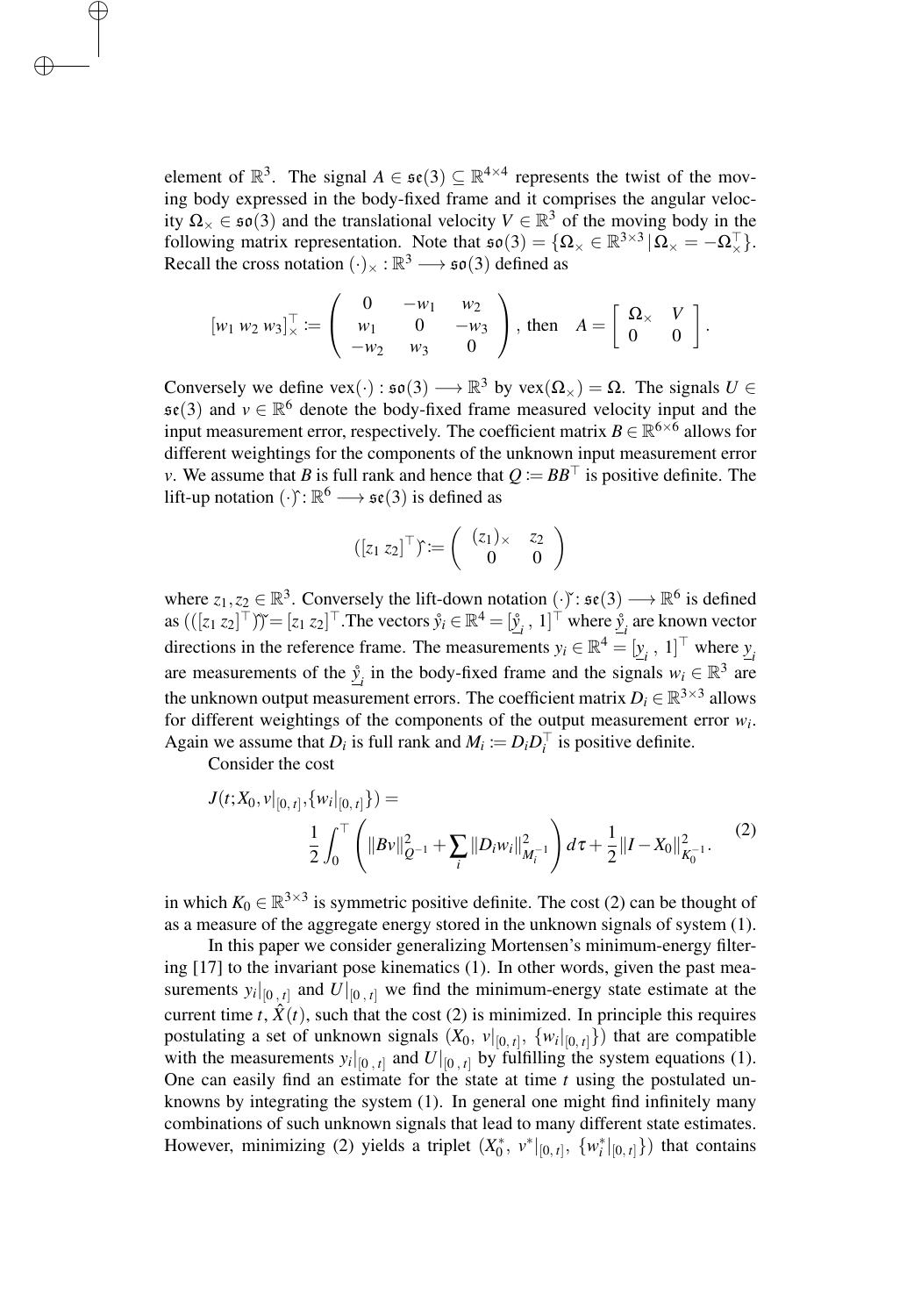minimum collective energy and yields an associated minimum-energy state trajectory  $X_{[0, t]}^*$ . The subscript [0, *t*] indicates that the optimization takes place on the interval [0, *t*]. We pick the final optimal state  $X_{[0, t]}^*(t)$  as our minimum-energy estimate at time *t*,  $\hat{X}(t) := X_{[0, t]}^*(t)$ . In the following, rather than repeating this optimization process for every time interval [0, *t*] we use Mortensen's approach to find an iterative dynamical equation that updates the minimum-energy estimate  $\hat{X}(t)$  as its state value. More details of the method is given in our previous work [14].

✐

✐

Similar to optimal control theory [3], we define a pre-Hamiltonian for this optimization problem. Note that although our optimization problem is carried out over the triplet  $(X_0, v|_{[0, t]}, \{w_i|_{[0, t]}\})$ , we can skip optimizing over the  $\{w_i|_{[0, t]}\}$  if we replace them using the measurements  $y_i|_{[0, t]}$ . Also for now we assume that the initial state  $X_0$  is fixed keeping in mind that we later need to optimize the solution over *X*0. Hence the problem becomes very similar to an optimal control problem where we need to optimize the following Hamiltonian over *v* which can be seen as the control parameter.

$$
\mathcal{H}^{-}(X,\mu,v,t) \coloneqq \frac{1}{2} \left[ v^{\top} v + \sum_{i} (X^{\top} \mathring{y}_{i} - y_{i})^{\top} R_{i}^{-1} (X^{\top} \mathring{y}_{i} - y_{i}) \right] - \mu^{\top} (U - Bv), \quad (3)
$$

where  $\mu \in \mathbb{R}^6$  represents a costate variable  $\Theta \in \mathfrak{se}^*(3)$  via  $\langle \mu, \Gamma \rangle = \Theta(\Gamma)$  for all  $\Gamma \in \mathfrak{se}(3)$ . In the following the identification of  $\Theta \in \mathfrak{se}^*(3)$  with  $\mu \in \mathfrak{se}(3)$  will be used without further reference. Minimizing the pre-Hamiltonian (3) over *v* yields the optimal Hamiltonian

$$
\mathcal{H}(X,\mu,t) = \frac{1}{2} \left[ -\mu^\top Q \mu + \sum_i (X^\top \mathbf{\hat{y}}_i - \mathbf{y}_i)^\top R_i^{-1} (X^\top \mathbf{\hat{y}}_i - \mathbf{y}_i) \right] - \mu^\top U. \tag{4}
$$

In order to apply the Hamilton-Jacobi-Bellman principle [3] to this problem the following value function is defined

$$
V(X,t) := \min_{v|_{[0,t]}} J(t;X_0,v|_{[0,t]}),
$$
\n(5)

where  $J$  is the cost  $(2)$  and the minimization is constrained by the system equations (1). The Hamilton-Jacobi-Bellman equation is then

$$
\mathcal{H}(X, \mathrm{TL}_X^* \nabla_1 V(X, t), t) - \frac{\partial V}{\partial t}(X, t) = 0.
$$
 (6)

From (2) the initial time boundary condition is

$$
V(X_0, 0) = \frac{1}{2} \operatorname{trace} \left[ (I - X_0)^\top K_0^{-1} (I - X_0) \right]. \tag{7}
$$

Up to here we have address the optimal control part of the problem (by minimizing (2) over *v*) assuming that  $X_0$  is fixed. To solve the original problem we optimize *V* over  $X_0$ . This is equivalent to optimizating *V* over the final condition  $X(t)$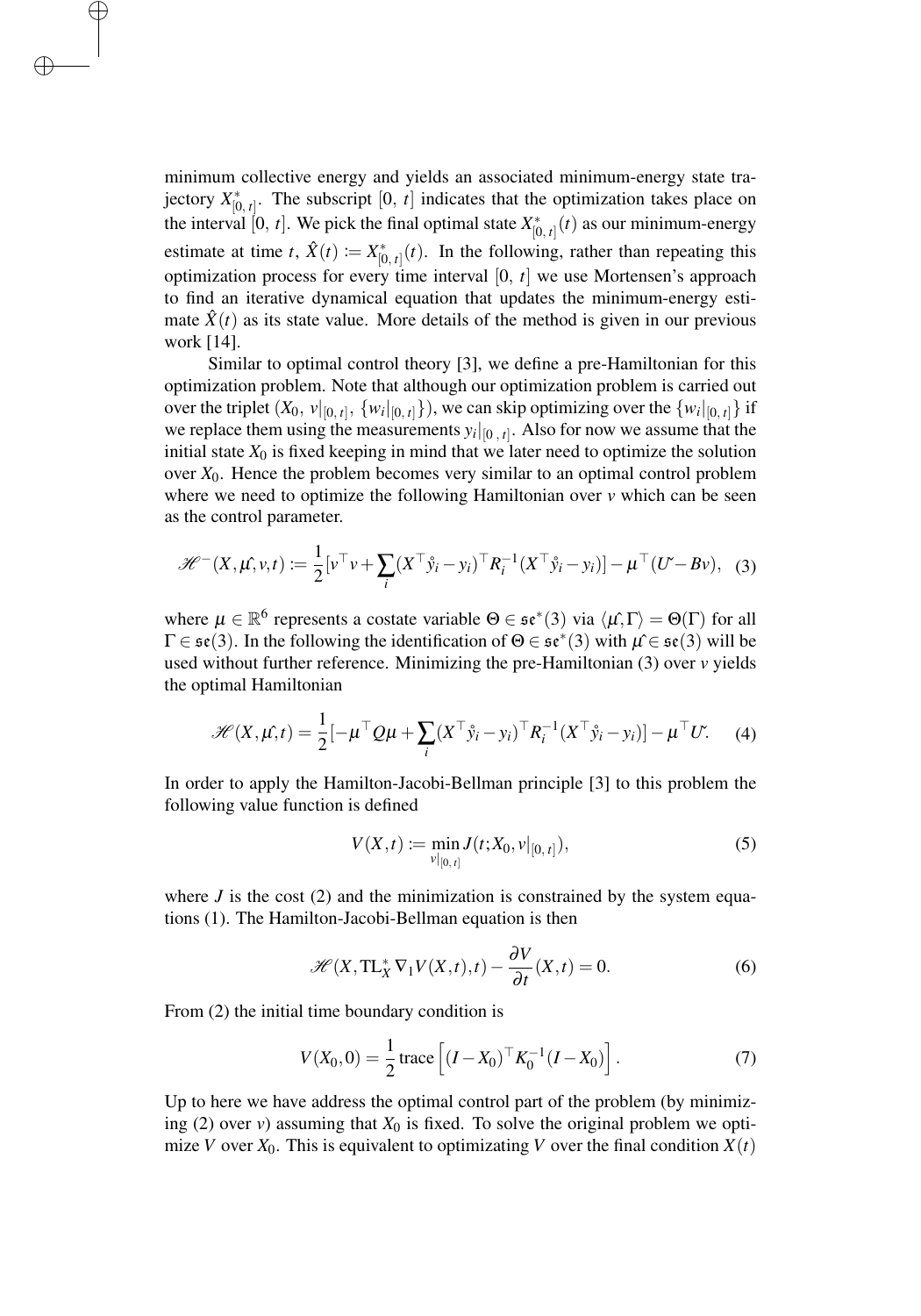since the initial and final conditions are deterministically coupled by the optimal input  $v^*|_{[0, t]}$ . Assuming that the value function is strictly convex, its minimum is characterized by the final condition

$$
\nabla_1 V(X,t)|_{X=\hat{X}(t)} = 0.
$$
\n(8)

Solving Equation (8) characterizes  $\hat{X}(t)$  as the final value of the minimizing argument  $X^*_{[0,t]}(t)$ . However, this still requires an explicit solution to a potentially infinite dimensional nonlinear control problem and must be repeated at every time *t*. To overcome this issue we will use Mortensen's approach [17] to derive a recursive solution to this problem.

#### **3 Filter Derivation**

✐

✐

In this section we derive a recursive filter by applying Mortensen's approach [17]. Note that the final condition (8) characterizes the solution  $\hat{X}(t)$  at the final time *t*. The final condition (8) is equivalent to

$$
\langle \nabla_1 V(X,t), X\Gamma \rangle|_{X=\hat{X}(t)} = (\mathscr{D}_1 V(X,t) \circ X\Gamma)|_{X=\hat{X}(t)} = 0, \quad \text{for all } \Gamma \in \mathfrak{se}(3). \tag{9}
$$

In order to get the dynamics of this solution we calculate the total time derivative of the final condition (9). We use the chain rule to calculate the total time derivative. Note that we maintain the nonlinear geometry by using geometric differentiations.

$$
\frac{d}{dt}(\mathcal{D}_1 V(X,t) \circ X\Gamma)|_{X=\hat{X}(t)} =
$$
\n
$$
(\mathcal{D}_1^2 V(X,t) \circ (X\Gamma, \hat{X}) + \mathcal{D}_1 \frac{\partial V(X,t)}{\partial t} \circ X\Gamma)|_{X=\hat{X}(t)} = 0,
$$
\n(10)

The second order derivative of the value function is related to the Hessian of the value function as an operator acting on a tangent direction. In order to obtain a matrix formulation we represent this by a matrix  $K \in \mathbb{R}^{6 \times 6}$  such that

$$
\mathscr{D}_1^2 V(\hat{X}, t) \circ (\hat{X}\Gamma, \dot{\hat{X}}) = \langle \text{Hess}_1 V(\hat{X}, t) \circ \dot{\hat{X}}, \hat{X}\Gamma \rangle := \langle \hat{X} \left[ K(\dot{\hat{X}}) \right], \hat{X}\Gamma \rangle \tag{11}
$$

The term  $\mathscr{D}_1 \frac{\partial V(X,t)}{\partial t}$  $\frac{(\lambda, t)}{\partial t} \circ XT$  can be calculated after replacing the partial derivative from (6). Therefore, denoting  $P := K^{-1}$  we obtain the minimum-energy observer equation.

$$
\dot{\hat{X}}(t) = \hat{X} \left( U - \left[ P \left( \mathbb{P} \sum_{i} R_{i}^{-1} (y_{i} - \hat{X}^{-1} \hat{y}_{i}) \hat{y}_{i}^{\top} \hat{X}^{-\top} \right) \right] \right), \tag{12}
$$

where  $\hat{X}(0) = I$  is calculated from (7) and (8) and  $\mathbb{P} : \mathbb{R}^{4 \times 4} \to \mathfrak{se}(3)$  denote the orthogonal projection with respect to the Euclidean inner product  $\langle \cdot, \cdot \rangle$ , i.e., for all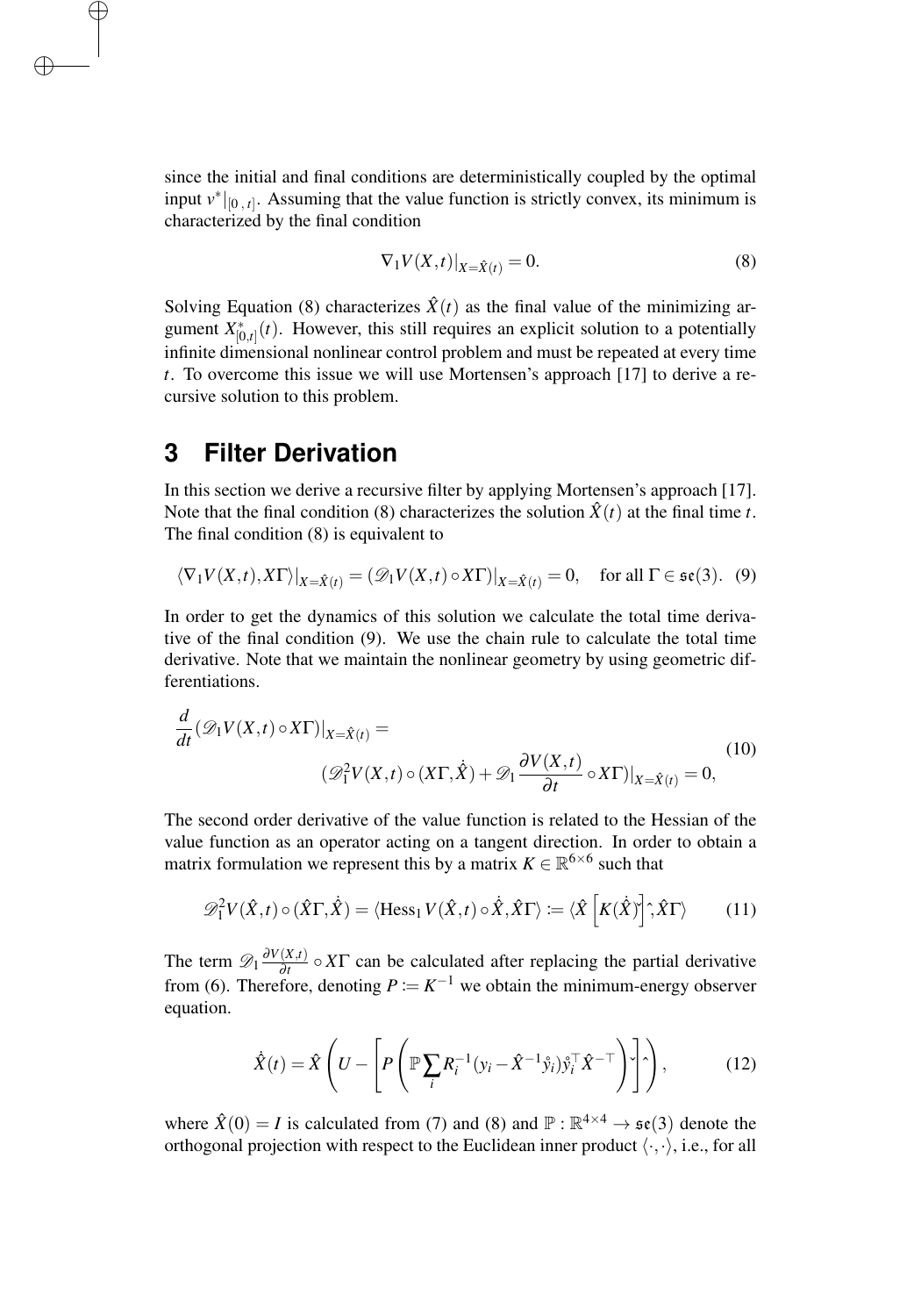$A \in \mathfrak{se}(3), M \in \mathbb{R}^{4 \times 4}$ , one has  $\langle A, M \rangle = \langle A, \mathbb{P}(M) \rangle = \langle \mathbb{P}(M), A \rangle$ . One verifies that for all  $M_1 \in \mathbb{R}^{3 \times 3}, m_{2,3} \in \mathbb{R}^3, m_4 \in \mathbb{R}$ ,

$$
\mathbb{P}\left(\begin{bmatrix} M_1 & m_2 \\ m_3^{\top} & m_4 \end{bmatrix}\right) = \begin{bmatrix} \mathbb{P}_a(M_1) & m_2 \\ 0 & 0 \end{bmatrix}.
$$

Here, the symmetric projector  $\mathbb{P}_s$  is defined by  $\mathbb{P}_s(M) := 1/2(M + M^{\top})$  for all  $M \in$  $\mathbb{R}^{n \times n}$  while the skew-symmetric projector  $\mathbb{P}_a$  is defined by  $\mathbb{P}_a(M) := 1/2(M - 1)$  $M^{\top}$ ).

Equation  $(12)$  depends on the gain *P* and to implement the observer we need to calculate the dynamics of the gain *K* and it's inverse *P*. According to the Mortensen's approach This is done by calculating the total time derivative of the following equation.

$$
\langle \dot{K}\gamma, \omega \rangle = \frac{d}{dt} (\mathscr{D}_1^2 V(\hat{X}, t) \circ (\hat{X}\Gamma, \hat{X}\Omega)) \text{, for all } \gamma, \omega \in \mathbb{R}^6, \tag{13}
$$

where  $\Gamma = \hat{\gamma}$  and  $\Omega = \omega$ . Calculating the right hand side using the chain rule and then using the HJB equation (6), the final condition (9) and neglecting the third order derivatives of the value function we get a Riccati equation for the dynamics of *P*.

In summary the following filter is obtained.

$$
\dot{\hat{X}}(t) = \hat{X} (U - (Pl)) \,, \tag{14a}
$$

$$
\dot{P} = Q + 2\mathbb{P}_{sym}(PU) - \mathbb{P}_{sym}(P(PI)) + PEP + PSP.
$$
 (14b)

where

✐

✐

$$
l := \left(\mathbb{P}\sum_{i} R_i^{-1} (y_i - \hat{X}^{-1} \hat{y}_i) \hat{y}_i^{\top} \hat{X}^{-\top}\right),
$$
\n(15a)

$$
E := \left( \begin{array}{cc} \text{trace}(\Delta)I - \Delta & \sum_{i} M_{i}^{-1}(\hat{y}_{i}) \times \\ -\sum_{i} (\hat{y}_{i}) \times M_{i}^{-1} & 0 \end{array} \right), \tag{15b}
$$

$$
\hat{\underline{y}}_i := \hat{R}^\top (\hat{\underline{y}}_i - \hat{p}), \ \Delta := \sum_i \mathbb{P}_s (M_i^{-1} (\hat{\underline{y}}_i - \underline{y}_i) \hat{\underline{y}}_i^\top), \tag{15c}
$$

$$
S := \left( \begin{array}{cc} \sum_i (\hat{y}_i) \times M_i^{-1} (\hat{y}_i) \times -\sum_i (M_i^{-1} (\hat{y}_i - \hat{y}_i)) \times \\ \sum_i (M_i^{-1} (\hat{y}_i - \hat{y}_i)) \times -\sum_i M_i^{-1} \end{array} \right).
$$
 (15d)

Here  $\hat{X}(0) = I$  and  $P(0) = \text{diag}(\text{trace}(K_0^{-1})I - K_0^{-1}, 0)$  are calculated using (7) and (8). The projection  $\mathbb{P}_{sym}$ :  $\mathbb{S}^{6 \times 6} \times \mathfrak{se}(3) \longrightarrow \mathbb{S}^{6 \times 6}$  where  $\mathbb{S}^{n \times n}$  is the space of symmetric matrices in  $\mathbb{R}^{n \times n}$  is defined as follows. For  $P = \begin{bmatrix} P_1 & P_2 \\ P_1 & P_2 \end{bmatrix}$  $P_2^{\top}$   $P_3$  $\Big]$  and  $A = \begin{bmatrix} \Omega_{\times} & V \\ 0 & 0 \end{bmatrix}$  where  $P_1, P_3 \in \mathbb{S}^{3 \times 3}$ ,  $P_2 \in \mathbb{R}^{3 \times 3}$ ,  $\Omega_{\times} \in \mathfrak{so}(3)$  and  $V \in \mathbb{R}^{3}$  we define

$$
\mathbb{P}_{sym}(PA) \coloneqq \left[ \begin{array}{cc} \mathbb{P}_s(P_1\Omega_\times) & \frac{1}{2}(P_2\Omega_\times - \Omega_\times P_2) \\ \frac{1}{2}(P_2^\top\Omega_\times - \Omega_\times P_2^\top) & \mathbb{P}_s(P_3\Omega_\times) \end{array} \right].
$$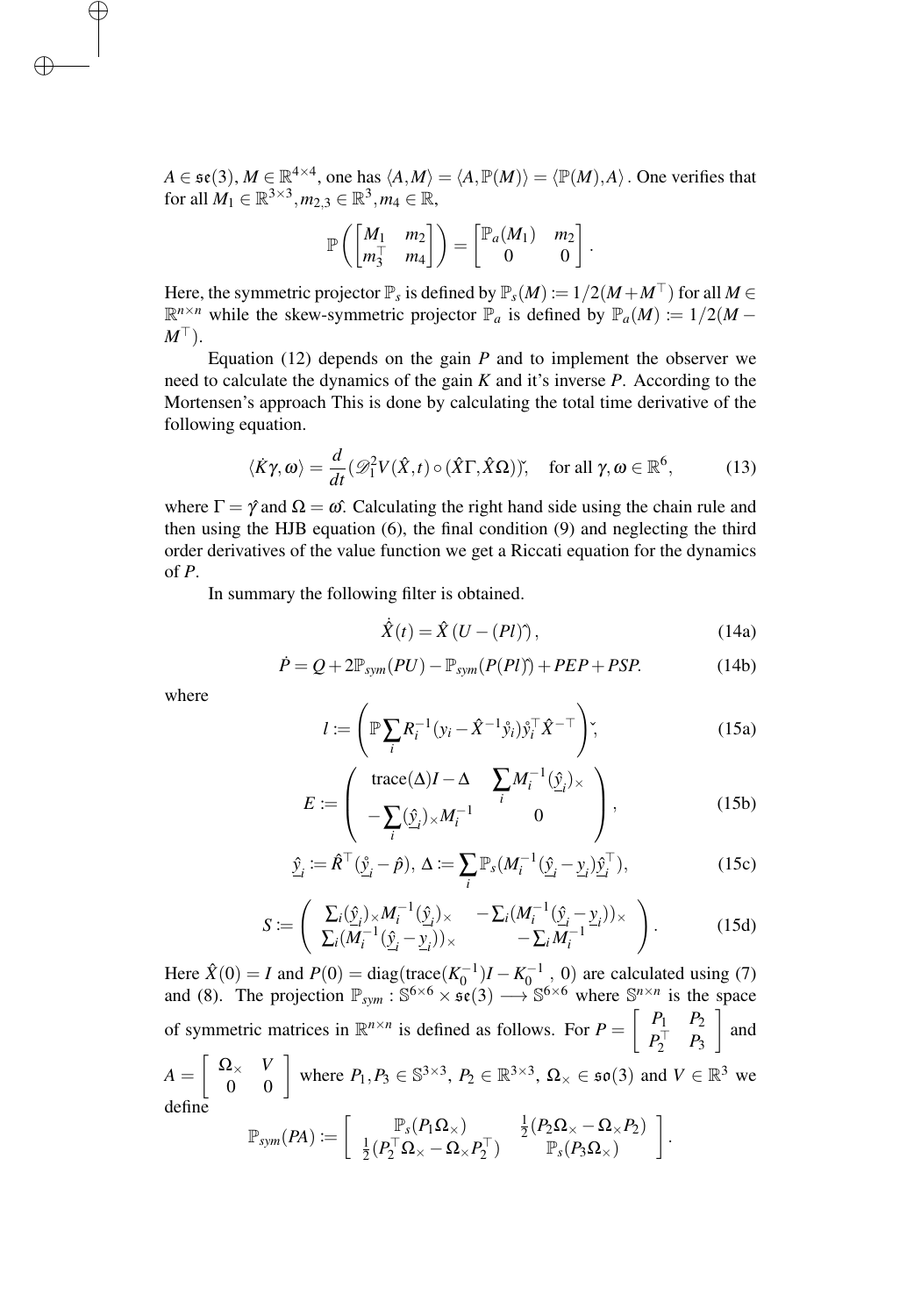

*Figure 1:* The tracking performance of the proposed filter is shown for the rotation and the translation parts of the system's trajectory. Note that the doted red line is the Filter's trajectory while the solid blue line is the trajectory of the system.

In the next section we present a basic simulation study showing the performance of this filter.

## **4 Simulations**

✐

✐

In this section we present a simulation study of the performance of the proposed filter in the presence of filter initialization and measurement errors. The attitude part of the filter is implemented in unit quaternions similar to the previous work [12]. We consider sinusoidal angular and linear velocity inputs contaminated with measurement errors. Three orthogonal reference directions were considered. The proposed filter was implemented using measurements of these directions contaminated with measurement errors. Figure 1 shows that the proposed filter's trajectory  $\hat{X}$  tracks the original system's trajectory X with a fast vanishing transition error and a very small asymptotic error despite the large measurement errors considered.

## **Bibliography**

- [1] A. Doucet and N. De Freitas. *Sequential Monte Carlo methods in practice*. Springer, 2001.
- [2] A. Aguiar and J. Hespanha. Minimum-energy state estimation for systems with perspective outputs. *IEEE Transactions on Automatic Control*, 51(2):226–241, 2006.
- [3] M. Athans and P. Falb. *Optimal control: an introduction to the theory and its applications*. McGraw-Hill, 1966.